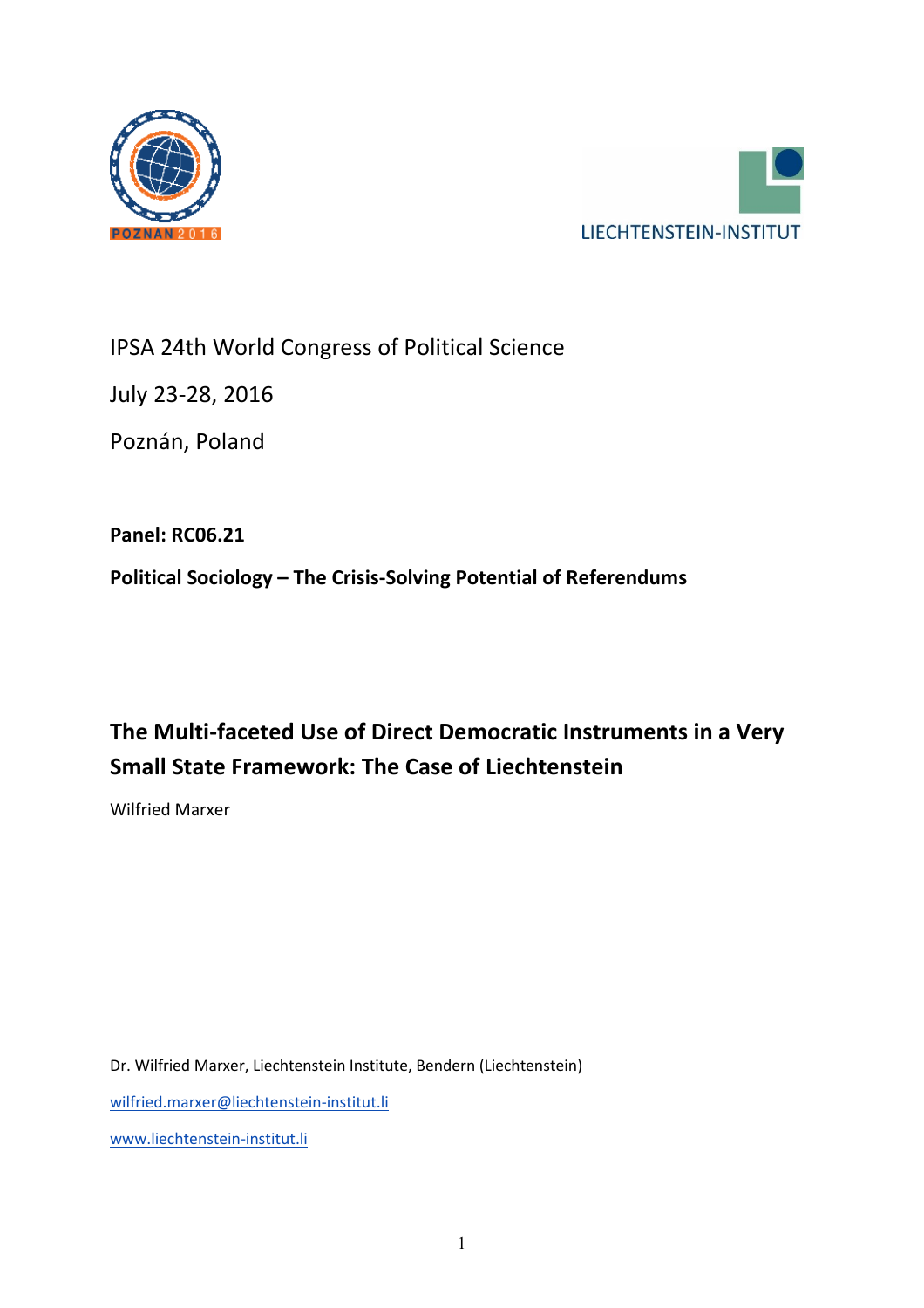#### **Abstract**

The political system of Liechtenstein combines elements of representative democracy and monarchy as well as features of direct democracy. Popular votes take place quite often. As a result, Liechtenstein is known as one of the countries worldwide with a comparatively high level of use of direct democratic instruments – though well behind Switzerland, of course. The microcosm of the Liechtenstein case shows a variety of motives and consequences in respect of the use of the various instruments. There are examples of popular votes resolving a crisis or breaking a stalemate as well as others which, on the contrary, let things rather escalate or create additional hurdles in the process of decision-shaping and decision-making. Moreover, initiatives and referendums can be, and are, used as strategic instruments, not least of all in the hands of political parties, also as an agendasetting instrument or as a communication tool – and their existence may even be applied tactically in international or bilateral negotiations as a threat. The panel contribution identifies relevant cases out of the direct democratic tradition and its practice in Liechtenstein. The main questions in the context of the panel target are: who does what and why – and does it help to solve a problem, or make things worse. The methodological approach is a case study, describing and analysing ballot votes from 1919 to 2015. The key finding in the Liechtenstein context is that direct democratic mechanisms rather tend to solve problems and to de-escalate crises instead of increasing them.

#### **Keywords**

Direct Democracy – Referendum – Initiative – Ballot – Popular Vote - Liechtenstein – Small State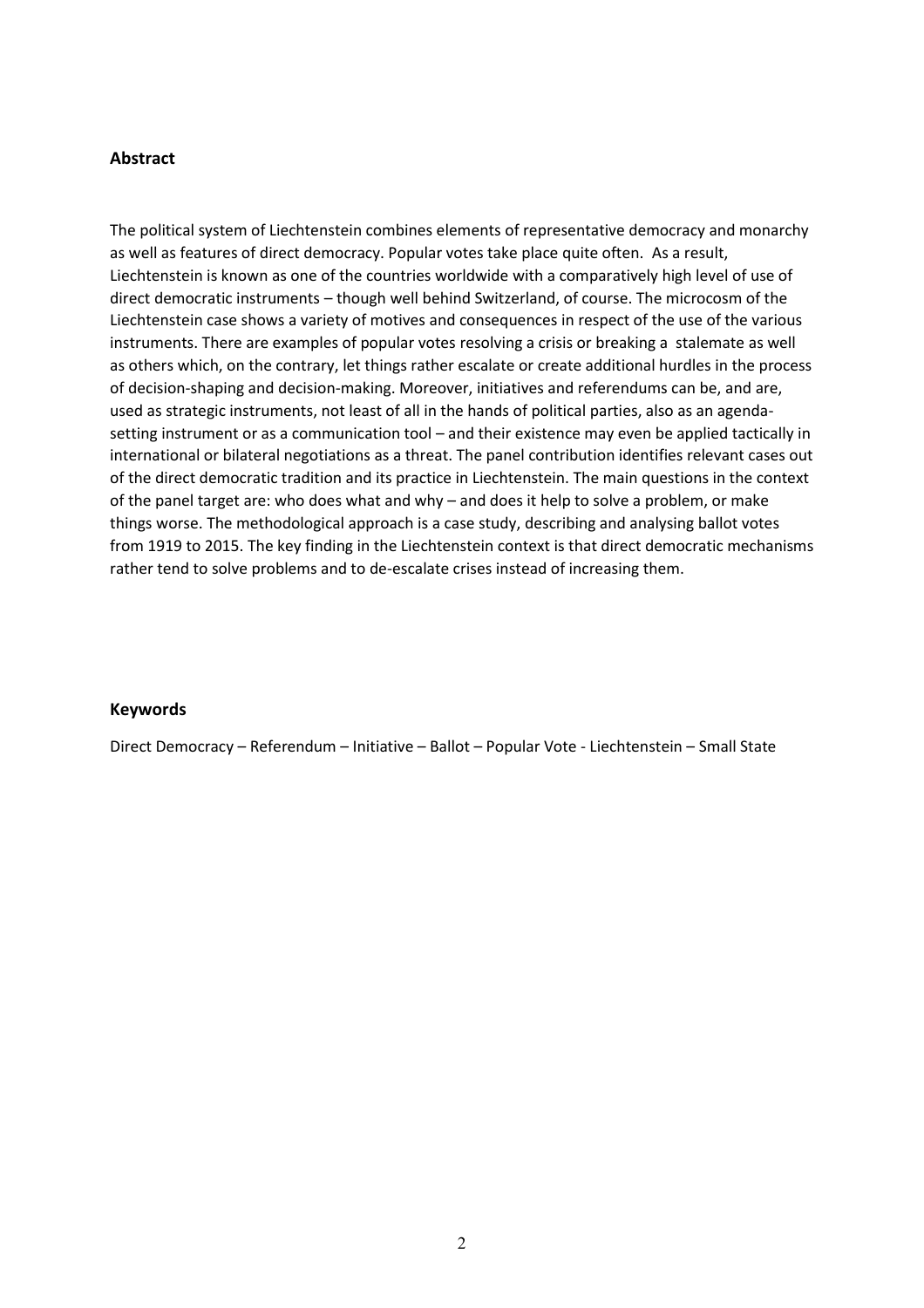## **Introduction**

There are sometimes wrong expectations concerning effects of direct democratic rights. On the one hand [one](http://de.pons.com/%C3%BCbersetzung/englisch-deutsch/one) [refers](http://de.pons.com/%C3%BCbersetzung/englisch-deutsch/refer) [to](http://de.pons.com/%C3%BCbersetzung/englisch-deutsch/to) [positive](http://de.pons.com/%C3%BCbersetzung/englisch-deutsch/positive) [effects](http://de.pons.com/%C3%BCbersetzung/englisch-deutsch/effects) [in](http://de.pons.com/%C3%BCbersetzung/englisch-deutsch/in) [crisis](http://de.pons.com/%C3%BCbersetzung/englisch-deutsch/crisis) [management](http://de.pons.com/%C3%BCbersetzung/englisch-deutsch/management) [if,](http://de.pons.com/%C3%BCbersetzung/englisch-deutsch/if) [in](http://de.pons.com/%C3%BCbersetzung/englisch-deutsch/in) [a](http://de.pons.com/%C3%BCbersetzung/englisch-deutsch/a) [popular](http://de.pons.com/%C3%BCbersetzung/englisch-deutsch/plebiscite) vote, [an](http://de.pons.com/%C3%BCbersetzung/englisch-deutsch/an) [obliging](http://de.pons.com/%C3%BCbersetzung/englisch-deutsch/obliging) decision is taken which is [accepted](http://de.pons.com/%C3%BCbersetzung/englisch-deutsch/accepted) by everybody. [Such](http://de.pons.com/%C3%BCbersetzung/englisch-deutsch/Such) [a](http://de.pons.com/%C3%BCbersetzung/englisch-deutsch/a) [decision](http://de.pons.com/%C3%BCbersetzung/englisch-deutsch/decision) [enjoys](http://de.pons.com/%C3%BCbersetzung/englisch-deutsch/enjoys) [high](http://de.pons.com/%C3%BCbersetzung/englisch-deutsch/high) [legitimacy](http://de.pons.com/%C3%BCbersetzung/englisch-deutsch/legitimacy) (Bauer and Fatke 2014; Bühlmann 2007; Holtkamp 2006). This is the positive view.

However, the effect depends very much on whether the whole procedure stands on a democratic foundation and follows the rule of law and perhaps also international obligations. Obviously, this is not always the case if one looks, for example, at the plebiscite in eastern Ukraine which was triggered from above and even by not legitimized authorities. Sometimes autocratic regimes use a plebiscite just to strengthen their own power. If, in addition, freedom of press and freedom of speech is violated, democracy does not exist and therefore direct democracy cannot exist either. On the other hand, scholars and politicians warn that ballot decisions might be manipulated since the opinion of the voters can be subject to demagogy and be highly influenced by aspects which are not really part of the issue in question (Christmann 2012; Haider-Markel et al. 2011). If the democratic attitude of citizens is not sufficiently developed, there is a risk of emotional decisions being made in a ballot, or of a misuse of direct democracy by political parties, so that a popular vote may initiate or stimulate a conflict instead of contributing to its solution.

This article examines the effects of direct democratic mechanisms on the development of conflicts in a small states framework, i.e. the case of Liechtenstein. First, some clarifications on the terminology with respect to the title of the conference are presented. Then the direct democratic instruments which are in place in Liechtenstein are introduced and explained. The theoretical potential of these instruments to deal with crises and conflicts is estimated. Finally the use of direct democratic mechanisms in Liechtenstein in the context of conflict situations will be shown and interpreted.

#### **Crisis-solving potential of direct democracy – some definitions**

Before one starts to reflect on the crisis-solving potential of direct democratic mechanisms it is necessary to clarify the meaning of different terms (c.f. Altman 2015). This is not so simple because what crisis and what crisis-solving mean must first be defined. Furthermore, one has to define what will be subsumed under the term 'direct democracy'. This is necessary before one can say anything about the crisis-solving potential of direct democracy. Direct democratic mechanisms are designed in quite different ways in different countries, and also conflicts to be potentially resolved by direct democratic decisions can have quite different characteristics. Another problem for scholars in this field is that the number of cases in a single country is usually very small and statistical evidence therefore limited.

What is a referendum? In academic literature as well as in public debates referendums often mean popular votes on specific issues. Depending on who triggers a referendum and which issue is concerned, the picture acquires different colourings. On the one hand it is relevant whether the ballot is triggered by authorities – government, parliament etc. – or by the people – including interest groups, committees, parties etc. Secondly, there is a difference between a ballot vote on a draft law which has already been approved by the authorities and one where something new is being promoted by a direct democratic mechanism. In the case of opposition to a parliamentary decision, both Swiss and Liechtenstein law use the term 'referendum'. If a new law or an amendment is being promoted, the term 'popular initiative' is used. In this contribution, both the referendum and the popular initiative are taken into consideration as well as those ballots triggered by the authorities which we call administrative referendums.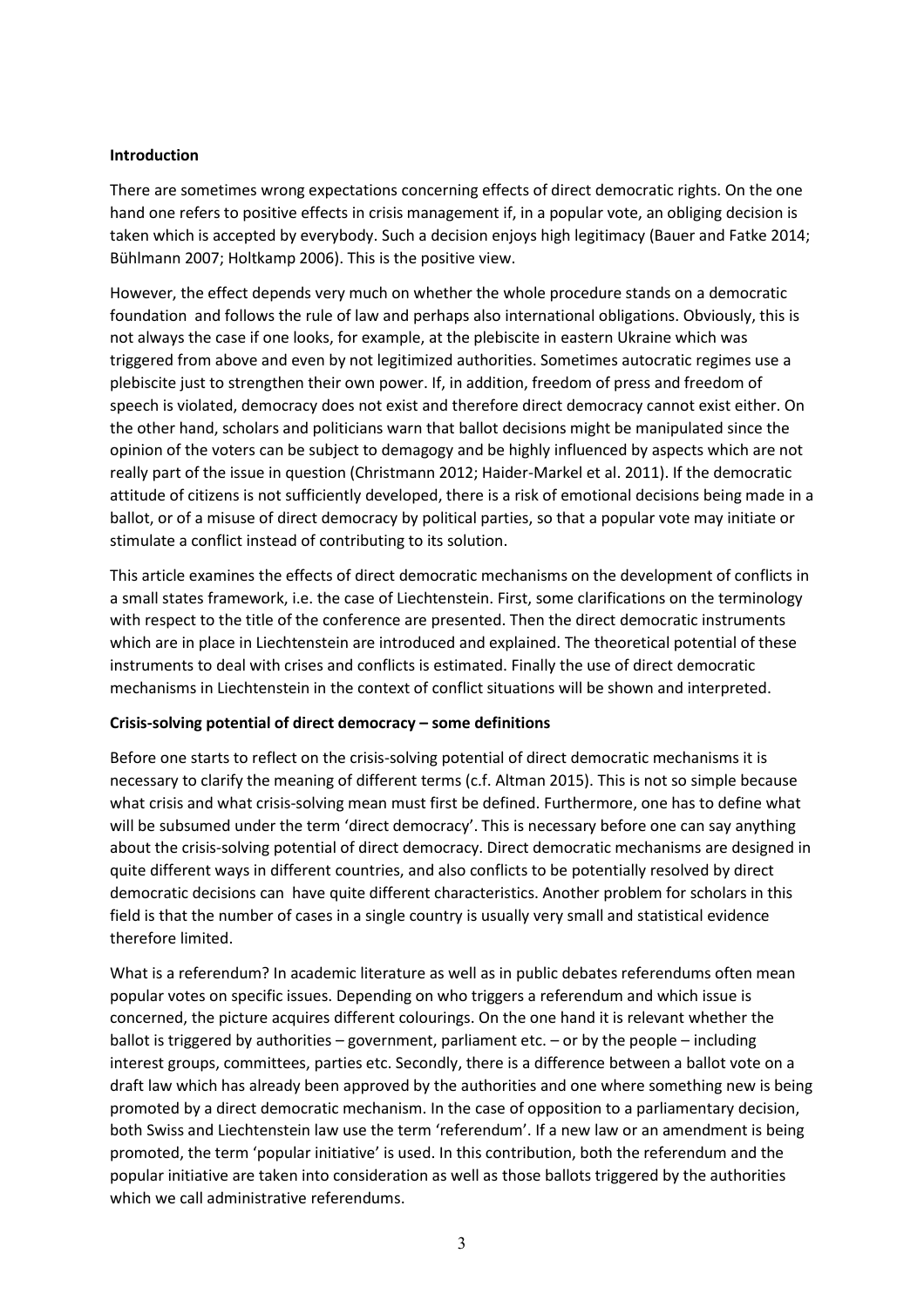What is direct democracy? It is quite obvious that it means at the minimum that the people who are entitled to vote can cast their vote on a specific issue. But according to the definition by the Initiative & Referendum Institute Europe (IRI), not all popular votes can be counted as direct democracy (IRI 2005, 10ff.; 263). From their point of view it is a precondition that a popular vote is initiated by the people, not by authorities. Thus, plebiscites which are frequently used in autocratic regimes cannot claim to be direct democratic. Scholars like Gross (2007) in addition emphasize that the design of direct democracy is also crucial. Aspects like the number of necessary signatures, participation quorums, or the question of whether ballot votes are binding or not, significantly influence the value and effect of direct democratic mechanisms.

What is a crisis? Not all decisions which are taken in direct democratic procedures are dealing with some sort of crisis. In most cases they deal with issues which are publicly debated, where proponents and opponents fight to win, where perhaps passionate and emotional debates take place and political parties confront each other – nevertheless it must not necessarily be some sort of crisis. There is no exact definition of what a crisis is, but at least one can say that it must be some kind of severe problem which leads to substantial political and social conflicts, maybe riots, separatist movements or even wars. Such crisis is not limited to the national level. Bilateral or international conflicts can also lead to a crisis. Triggers can be territorial disputes, the situation of minorities, domestic controversies over competences and constitutional questions – in particular the competences of state bodies –, disputes over contentious laws or financial decisions, membership of international organizations or supranational communities or exiting such communities – Keyword: Brexit.

What is a solution? First, it should be noted that direct democratic methods can solve crisis situations. But it is not possible all the time to solve or at least change a crisis with the use of direct democratic instruments. They can sometimes make a crisis situation even worse or in the worst case scenario even trigger a crisis on their own. The judgement as to when a crisis is considered to have been solved is also open to question. When a direct democratic decision has been made, it can be assumed that the majority camp, unlike the minority camp, is happy with the result. Whether a referendum sets the concluding mark on a crisis, depends largely on how great the acceptance level of the concerned referendum is. This essentially depends on the political culture of a society as well as on the structure of the society itself. In Switzerland, which has a vital tradition of direct democracy, there is a wide acceptance of such decisions, especially since the winners and losers of such direct democratic votes vary. Not always the same social, political, religious or regional groups win or lose. In countries with notoriously disadvantaged minorities, the situation can be quite different though.

What is the potential? Direct democratic processes do not only exert an influence when they reach application. The mere existence of effective direct democratic instruments can already lead the responsible bodies – parliaments, governments, international communities, etc. – to take this factor into account within the period of the political decision-making process. On the one hand, in political systems with strong direct democratic rights the risk of a referendum – whether politically debated explicitly or not – can already promote a priori consensus solutions. On the other hand, this also indicates that direct democratic processes or the indirect effect can also stand in the way of the policy-making process.

#### **Direct Democracy in Liechtenstein**

Liechtenstein is one of the countries with a very vivid direct democracy. The political system is complex, though, because it combines elements of monarchy and elements of democracy – the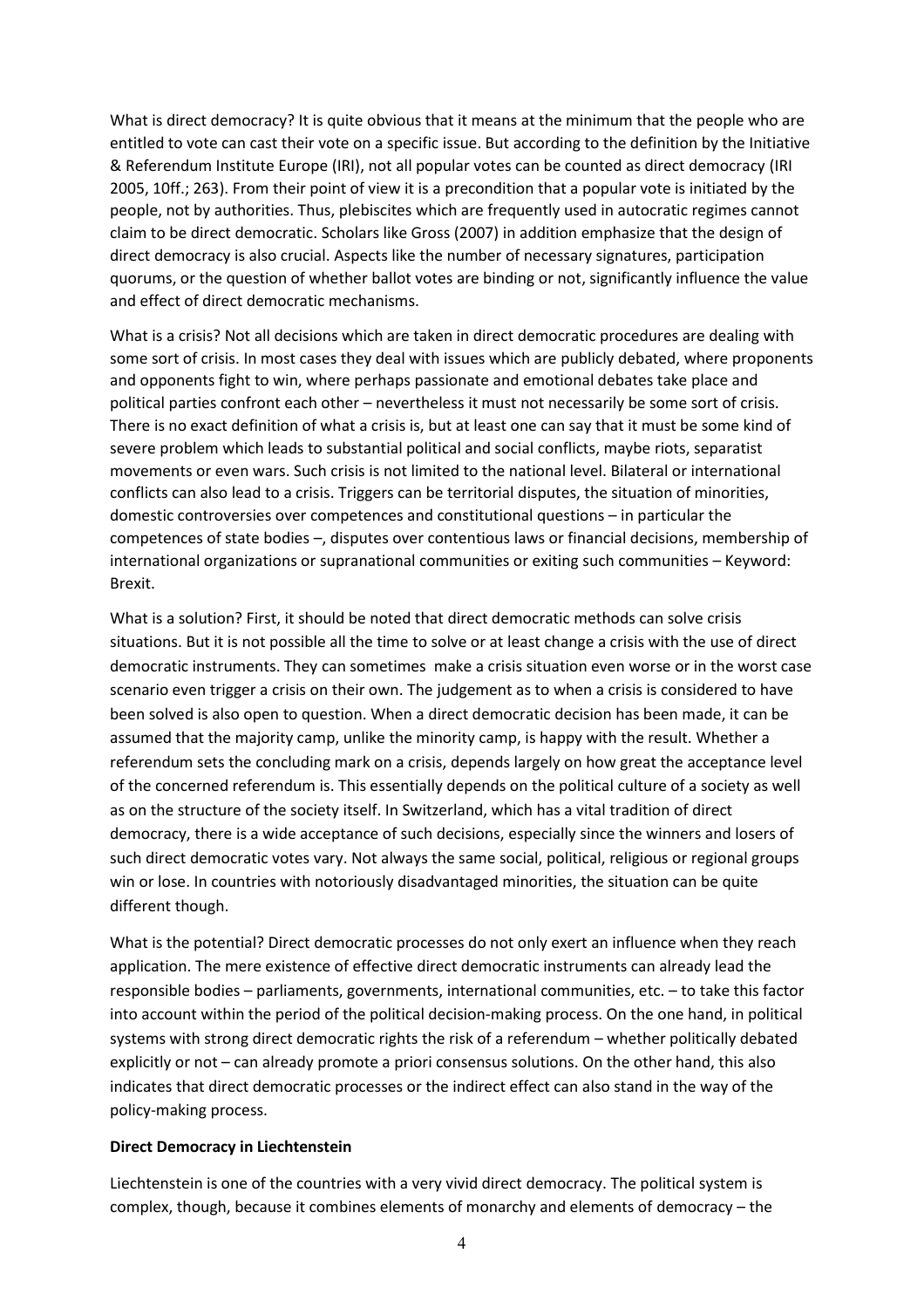representative, parliamentary democracy, as well as direct democracy (Wille 2015; Marxer 2014). Not only in theory and in the wording of the constitution is the position of the Prince in the political system very strong, but also in political practice.

In addition to the participation of the Prince in the formation of the government as well as in the appointment of judges, he also has the right in particular to sanction laws, financial decisions and treaty decisions of the parliament (Landtag). This means that he has the right to veto such decisions. On the other hand, the people have the right to elect the parliament, which in turn suggests the government to the Prince. There is also a number of direct democratic rights in place. Relevant in practice are popular initiatives to amend the constitution or laws on the one hand, as well as the possibility of taking up a referendum against parliamentary decisions on the other. Furthermore, the parliament has the right to submit its decisions to a popular vote (administrative referendum). Referendum decisions are legally binding – unless he Prince decides not to sign the bill.

Between 1919 and 2015, 105 popular votes were held (Marxer, forthcoming). Nearly half of these relate to the period from 1985 to 2015, which is the period after the introduction of women's suffrage. By trend, the frequency of popular votes has increased over the past nearly one hundred years. The use of direct democratic instruments has shifted over time. Administrative referendums were the most common from 1919-1944 and from 1945-1984. In the period since 1985, use of the popular initiative launched by popular signature collection has increased greatly. In the past 30 years 43 per cent of the popular votes were due to popular initiatives, 35 percent due to referendums and only 22 percent due to administrative referendums.

| Type of submission            | 1919-1944 |      | 1945-1984 |      | 1985-2015 |      | Total |      |
|-------------------------------|-----------|------|-----------|------|-----------|------|-------|------|
|                               | N         | %    | N         | %    | N         | %    | N     | %    |
| Administrative Referendum     | 11        | 52.4 | 20        | 57.1 | 11        | 22.4 | 42    | 40.0 |
| Popular Initiative            | 5         | 23.8 | 10        | 28.6 | 21        | 42.9 | 36    | 34.3 |
| <b>Facultative Referendum</b> | 5         | 23.8 | 5         | 14.3 | 17        | 34.7 | 27    | 25.7 |
| Total                         | 21        | 100% | 35        | 100% | 49        | 100% | 105   | 100% |

*Table 1: Type of submission to popular votes from 1919-2015 by time period (in percentage)*

Since the revision of the constitution in 2003 a number of additional direct democratic instruments exist, though they have not so far been used. These are: a popular vote on the appointment of new judges, if the competent authorities cannot reach agreement; a no-confidence vote against the prince; the abolition of monarchy by popular vote; and the secession of a municipality by popular vote. These rights do not always meet the strict definition of direct democratic rights, but they are – in the light of the conference theme – explained briefly, since the motive for implementing these rights was the solution of conflicts and/or the provision of procedural rules of law in order to deal with conflictual situations.

A popular vote on the appointment of new judges should be carried out if the committee<sup>1</sup> responsible for proposing new judges, and the parliament, which has to decide on the proposal, do

<sup>&</sup>lt;sup>1</sup> The committee is composed of the Prince, one representative of each parliamentary party, the justice minister and a number of other representatives of parliament, appointed by the Prince.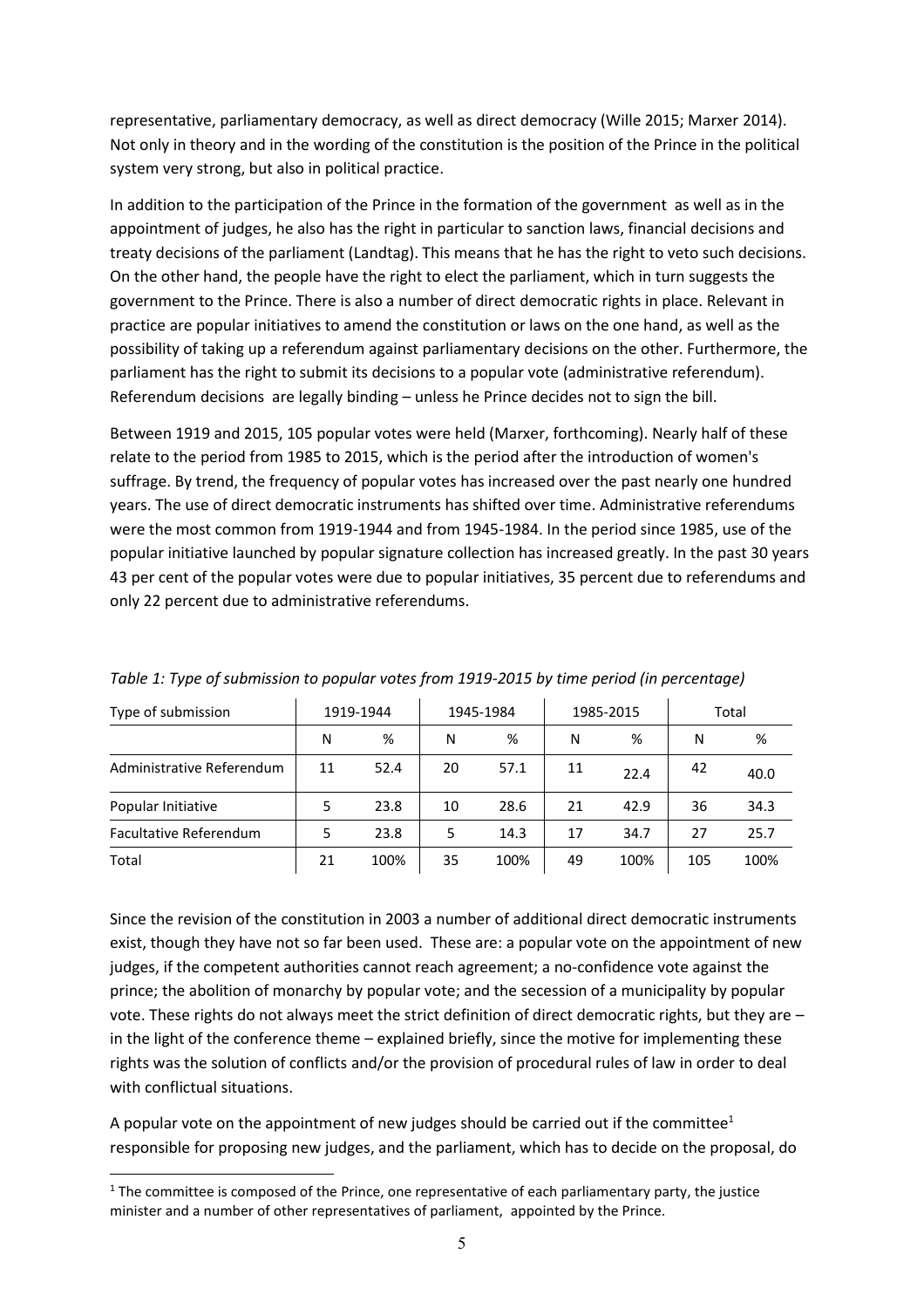not agree. In this case, the committee's proposal and a parliamentary counterproposal are submitted to the popular vote. Hence, the population will make the final decision. By means of a popular initiative the population could also make another proposal of their own.

A no-confidence vote against the Prince can be launched by popular initiative. If the majority of the population supports the no-confidence vote, the result is conveyed to the royal house. The popular vote would be implemented according to the rules of procedure in the family statutes – the royal house decrees. It is possible for the Prince to be admonished or even dismissed. But equally, if the royal house expresses its confidence in the prince, the whole voting process ends with no effect.

The process to abolish the monarchy is more binding. Once again, a popular initiative decides whether a procedure should be initiated. If the popular vote receives a majority, the parliament has to draw up a republican constitution within the next two years. This republican constitution is then submitted to a popular vote. The Prince has the right to draft his own proposal. If the population decides in favour of the republican constitution, there is no need for the decision to be accepted by the Prince.

The constitutional revision of 2003 gives the eleven municipalities of Liechtenstein the right to secede from the state federation. The details of how the process of such a secession would be concluded are not regulated, due to the circumstance that the interests of the other communities must be taken into account. However, the municipalities have the general right to secession by means of a successful popular vote.

These new instruments have not so far been used since their introduction in 2003 and no-one expects that they will be applied in the foreseeable future. Nevertheless, they are examples of legally standardized direct democratic instruments which can be used to react to conflictual situations. If the population wants to abolish the monarchy, instead of carrying out a revolutionary overthrow of the monarchy, the route of a direct democratic procedure can be taken. If a municipality wants to become independent or part of another state, it can decide in a democratic voting process by itself, instead of enforcing independence or amalgamation with another state by force of arms. Similarly, if the responsible authorities cannot agree with the choice of new judges, the people acts as a referee.

The question as to whether this is a model not only for Liechtenstein, but also for other countries and regions, cannot be answered at this point. The factual proof of whether or not these instruments work in the case of conflict in Liechtenstein is not yet present. The instruments were newly created, but nevertheless they present interesting examples of how direct democratic processes can be conceived as conflict solving approaches. Due to the lack of their use in practice, these instruments will not be further discussed in this paper. At the center of attention are the other direct democratic mechanisms: the popular initiative, the facultative referendum, and the administrative referendum.

# **The potential of direct democratic instruments**

First, let us consider the theoretical potential of the instruments which were applied in practice with regard to the resolution of conflicts – or the opposite.

# *Popular initiative*

A popular initiative may lead to a decision on a simmering conflict and thus contribute to conflict resolution or ending a conflict. This is particularly the case if other routes of conflict resolution are blocked. In the parliamentary system in Liechtenstein such a blockage can occur if the two strongest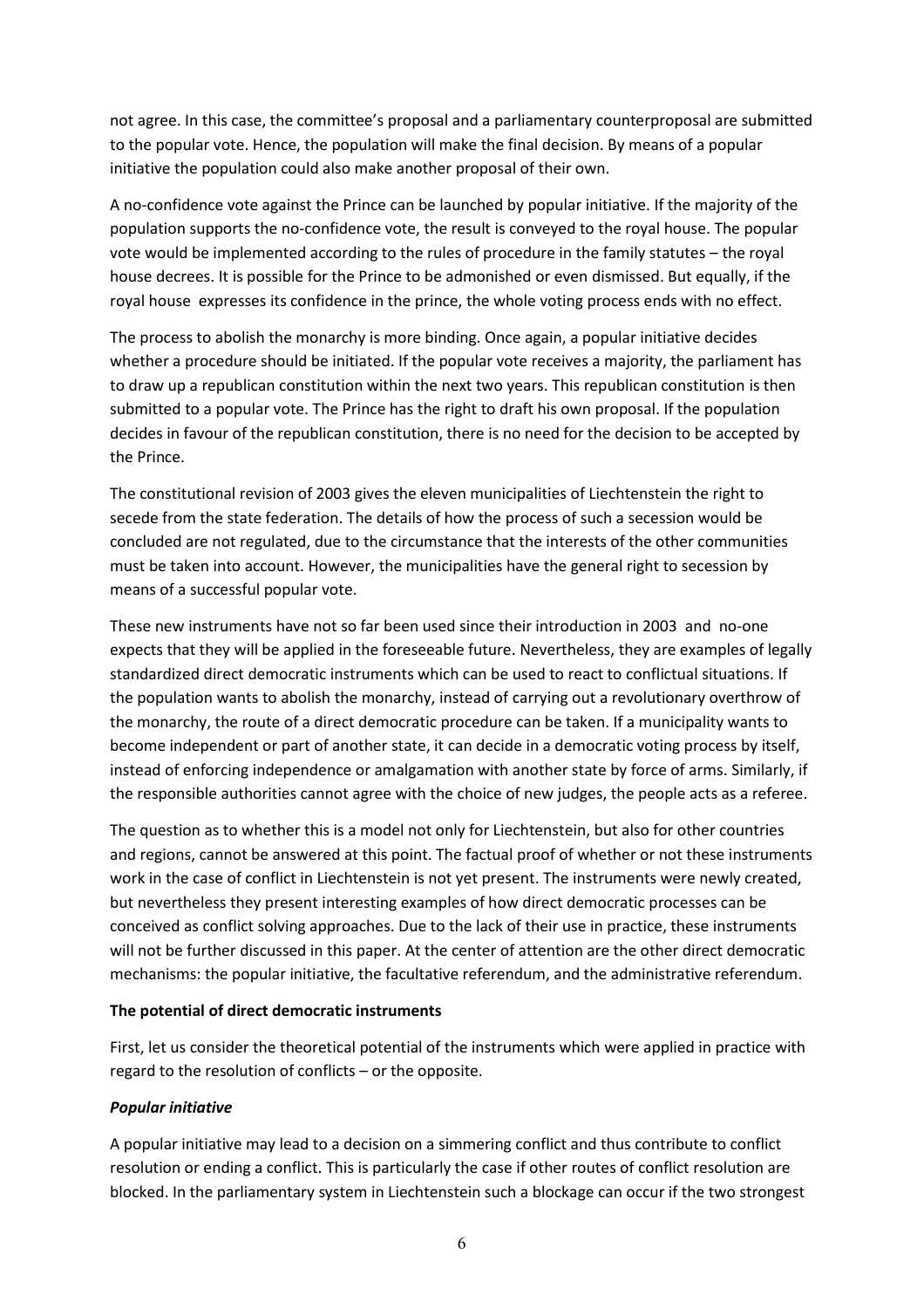parties cannot agree on a common solution. The qualified majority which is needed for constitutional amendments cannot be reached in such a situation. For a qualified majority two-thirds of the parliament members' votes are necessary. It is also possible that a substantive issue is perceived as very controversial and sensitive within the electorate. Hence there might be a lack of courage to work out a solution within the parliament. The instrument of the popular initiative and the subsequent popular vote can thus relieve the parliamentary system as well as the parties.

On the other hand, a popular initiative can put a conflict which the political class would prefer not to debate onto the political agenda or, alternatively, lead to an aggravation of the dispute. A long political negotiation process can be interrupted abruptly in this way. The results of the popular votes can sometimes make little contribution to conflict resolution, or even intensify conflicts, since there could be a large number of losers of the popular vote.

## *Facultative referendum*

The facultative referendum necessarily requires a parliamentary decision beforehand. The negotiations in the drafting of a document, usually by the parliament, and the parliamentary debates therefore precede the decision for a facultative referendum. If such a parliamentary decision contributes to the resolution of the conflict or even resolves the conflict completely, there is a risk that a referendum and a rejection of the parliament's decision will be blocked. On the other hand, it is also possible that a parliamentary decision only reflects the majority opinion at the expense of the minority of affected stakeholders, which can then fuel or trigger a conflict. In this case, a successful referendum may prevent a conflict from escalating and the responsible authorities are requested to present a better solution.

#### *Administrative referendum*

The administrative referendum in Liechtenstein firstly requires a majority parliamentary vote on the bill (constitution, law, finance, state treaty). Secondly, the administrative referendum needs a majority decision of the parliament on holding a popular vote. The administrative referendum occasionally precedes a referendum. The capacity for conflict resolution is similar to that of the facultative referendum. If the parliament and the majority of citizens push through a decision at the expense of others, a conflict may be exacerbated or even created. On the other hand, either approval or rejection of a bill can settle a conflict and establish a broad acceptance of the decision.

# **Direct democratic procedures for conflicts with crisis potential**

In Liechtenstein 105 popular votes were carried out at state level in the years 1919 to 2015. 17 of these direct democratic processes can be identified as campaigns with a high potential for conflict: ten popular initiatives, six administrative referendums and one facultative referendum. However, the selection of these cases does not follow a distinct definition, but is based on a subjective assessment by the author. The criteria were the topical significance of the direct democratic process, the intensity and emotion of the conflict, and consequently a large media response as well as a relatively high turnout.

History cannot be repeated. In distinction to experiments, it is impossible to say how these issues would have been handled if the conditions had been different. Thus the question as to how these conflicts would have developed if there had been no direct democratic processes cannot be answered. When looking at the 17 conflictual situations, we must therefore limit ourselves to stating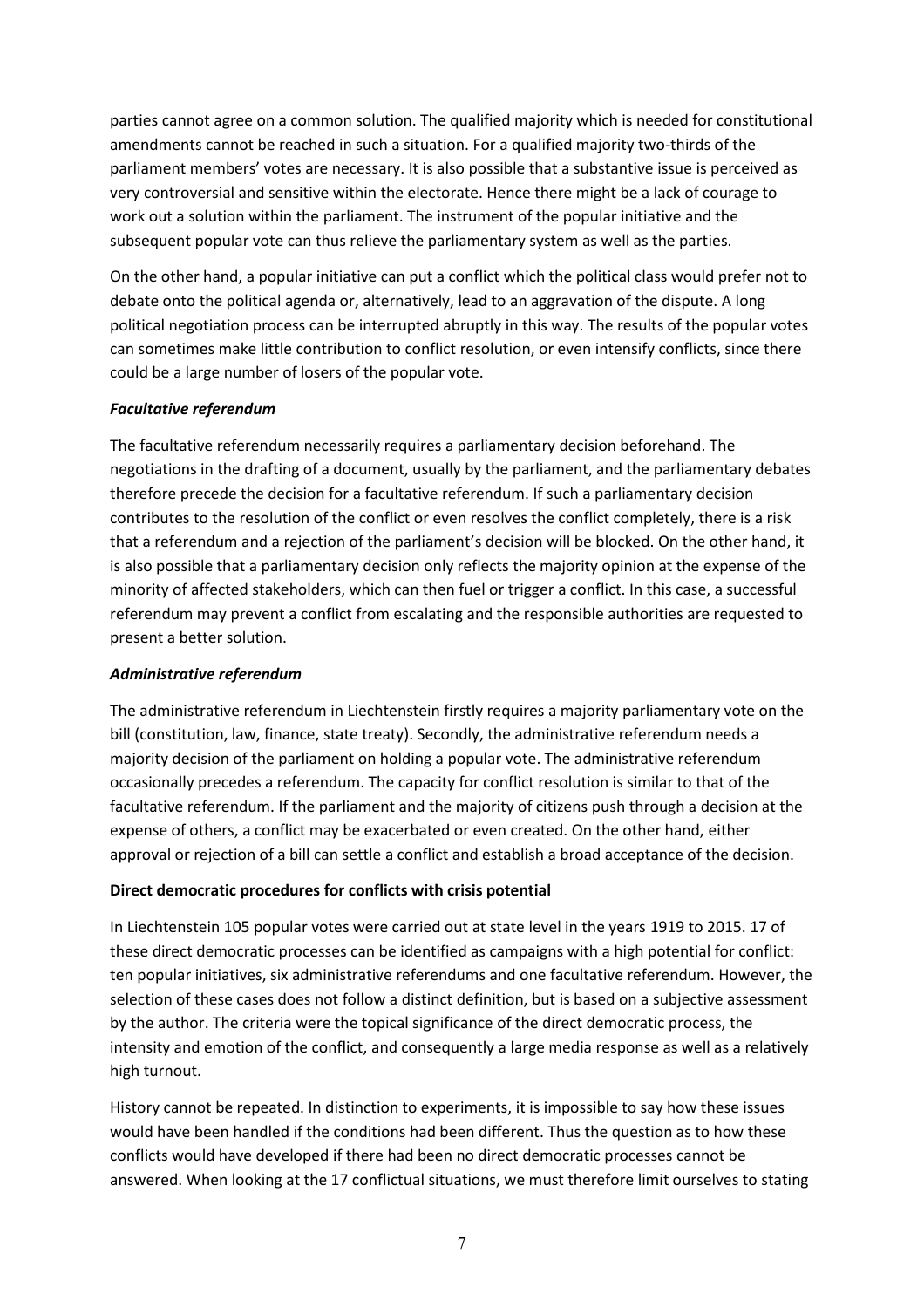whether a conflict has tended to be dissolved or, on the contrary, has been even more exacerbated by these, or pursuant to these, direct democratic procedures.

| Year | llssue                       | Instrument                    | Yes % | Turnout % | Crisis-<br>solving |
|------|------------------------------|-------------------------------|-------|-----------|--------------------|
| 1928 | Dismissal of parliament      | Popular Initiative            |       |           | $\mathbf{J}$       |
| 1930 | Election system              | Popular Initiative            | 39.4  | 90.5      | $\Leftrightarrow$  |
| 1930 | Press law                    | <b>Facultative Referendum</b> | 49.9  | 89.1      | ₩                  |
| 1935 | Election system              | Popular Initiative            | 47.3  | 95.6      | $\Leftrightarrow$  |
| 1961 | Tax law                      | Adm. Referendum               | 66.7  | 84.8      | ₩                  |
| 1971 | Women's suffrage             | Adm. Referendum               | 48.9  | 85.9      | ⇑                  |
| 1973 | Women's suffrage             | Adm. Referendum               | 44.1  | 86.0      | $\hat{\mathbb{T}}$ |
| 1975 | Majority clause              | Popular Initiative            | 49.7  | 86.5      | $\Leftrightarrow$  |
| 1981 | Majority clause              | Popular Initiative            | 47.1  | 89.7      | ⇓                  |
| 1984 | Women's suffrage             | Adm. Referendum               | 51.3  | 86.2      | $_{\rm 1L}$        |
| 1989 | Referendum on int. treaties  | Popular Initiative            | 43.2  | 64.9      | $\Leftrightarrow$  |
| 1990 | Tax law                      | Adm. Referendum               | 24.0  | 70.5      | $\Leftrightarrow$  |
| 1992 | Referendum on int. treaties  | Popular Initiative            | 71.4  | 64.7      | ⇓                  |
| 1992 | European Economic Area       | Adm. Referendum               | 55.8  | 87.0      | $_{\text{II}}$     |
| 1995 | European Economic Area       | Adm. Referendum               | 55.9  | 82.0      | $\mathbf{J}$       |
| 2002 | Regional planning law        | Adm. Referendum               | 25.7  | 61.6      | $\Leftrightarrow$  |
| 2003 | Revision of the constitution | Popular Initiative            | 64.3  | 87.7      | $\Leftrightarrow$  |
| 2012 | Veto right of the Prince     | Popular Initiative            | 23.6  | 82.9      | $\mathbf{J}$       |
| 2014 | Pension for public employees | Popular Initiative            | 49.7  | 71.5      | $\bigcup \limits$  |

#### *Table: Direct democratic procedures with high conflict potential, 1919-2015*

Legend:  $\hat{\mathbf{n}}$  = crisis increasing;  $\Leftrightarrow$  = neutral;  $\mathbf{\Psi}$  = crisis-solving

#### *Facultative Referendum*

The only referendum in our list concerns the opposition to a new press law in 1930. The press law was supposed to put media under stronger state control. The party most affected by this press law due to the ownership of its own party newspaper, took the referendum. The parliamentary bill failed by a very small margin in the referendum. Thus the press law was rejected and the freedom of the press continued to be protected. No further attempts followed to change the status quo. If the draft had been accepted, it would probably have led to ongoing political disputes.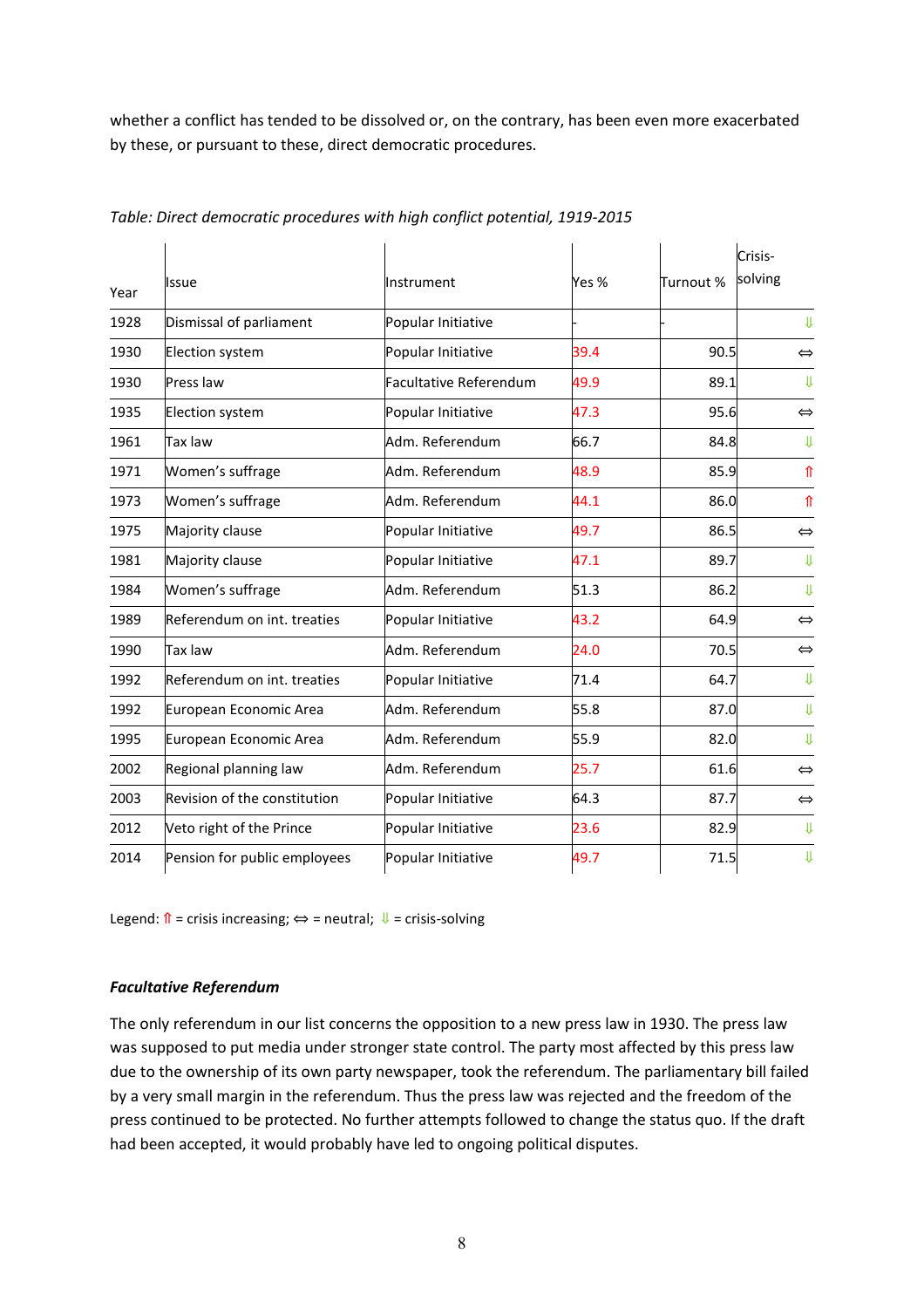#### *Administrative Referendum*

Of the eight submissions by authorities four can be characterized as "more conflict solving", two as "neutral" and two as "rather aggravated conflict". The two referendums with a negative effect were the votes on the introduction of women's suffrage in 1971 and 1973. On both occasions the parliamentary bill was rejected, continuing the denial of women's suffrage.. Women's right to vote was finally introduced in 1984 after another parliamentary decision and the administrative referendum on the issue. The ballots of 1971 and 1973 had ended without bringing the long overdue resolution. Following the rejection in the ballots, demonstrations were organized – a rarity in Liechtenstein – and male and female citizens organized themselves. After Liechtenstein became a member of the Council of Europe, women from Liechtenstein even went to Strasbourg in order to protest. Without direct democracy, the parliament would have introduced women's right to vote already in 1971. The rejecting ballots of 1971 and 1973 prolonged and intensified the conflict. The ballot of 1984 was finally successful. The issue generated no further debates after the ballot of 1984, women's suffrage being broadly accepted from then on.

In 1961 a new tax law was brought to the ballot by an administrative referendum. It was accepted by about two thirds of all votes and the debate on tax law was ended for almost thirty years. In 1990 the government and the parliament wanted to introduce a new tax law. Once again an administrative referendum let the people decide, but only 24 percent of the voters said Yes to the draft. However, no severe conflict or debate arose after the ballot decision. The status quo remained until 2010 when finally a new tax law was introduced, this time by a parliamentary decision only, without a facultative or administrative referendum.

An administrative referendum on a new law on regional planning was triggered in 2002. The parliament approved the law by a vast majority, but in the ballot, only 25.7 percent of the voters approved it. The problem itself and the conflict with both the municipalities which insisted on their autonomy and with private real estate owners, was not of course resolved. But the ballot vote had been so clear that for years no related proposals were drafted by the government or the parliament. Instead, different amendments were made to other laws which did not have approximately the same impact as the proposal which had been rejected in the ballot.

Two popular votes on membership of the European Economic Area (EEA) in 1992 and 1995 were accompanied by very intensive public campaigns. As of now, joining the EEA is perceived as a model of success. In 1992 and 1995, the same issue was extremely controversial, mainly since the representatives of the economic sector were divided. While small companies and the financial sector were sceptical or definitely against membership of the EEA, the big industrial companies were very much in favour of the EEA. After the first popular vote of 1992, which was triggered by the parliament as an administrative referendum, negotiations with the EU and Switzerland had to be conducted, because the Swiss had refused to join the EEA at the time when Liechtenstein had voted Yes. Liechtenstein was – and still is – co-operating with Switzerland in a customs union. Thus, Liechtenstein at once was in two different and incompatible economic areas: the Swiss and the EEA. After negotiations, a second and definite ballot on the EEA took place in 1995. In 1992 the EEA agreement had been approved by 55.8 percent of the voters; in 1995 it was 55.9 percent. It should not be forgotten that about 44 percent of the voters rejected the proposal. Nevertheless, the ballots have calmed the debate because ballot votes and majority decisions generally enjoy high acceptance. If there had not been a popular vote on the EEA, probably even after 1995 much critique and conflict would have resulted.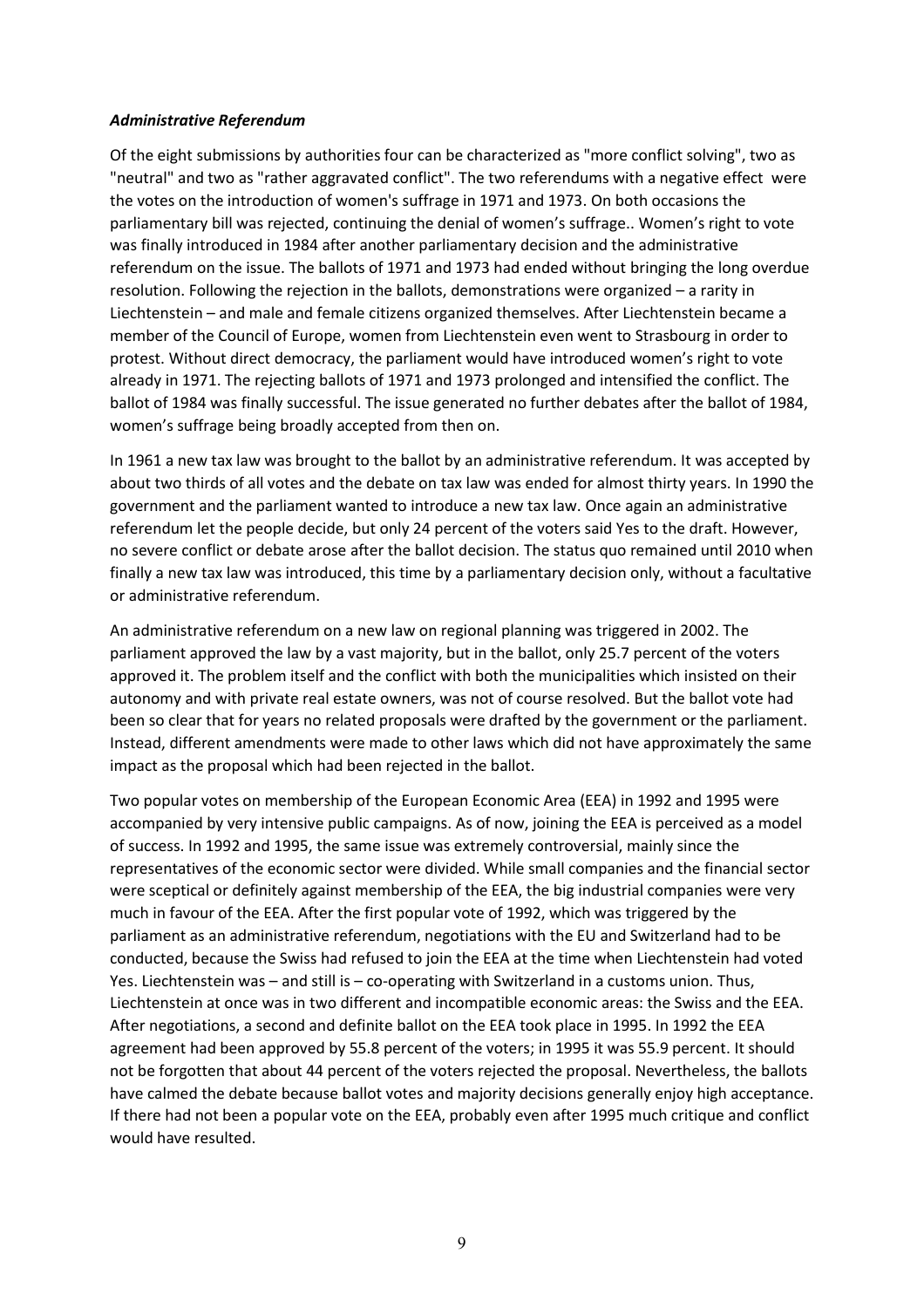#### *Popular initiatives*

Ten of the identified cases with crisis potential are popular initiatives. The initiative of 1928 sought to dismiss the parliament. This is the only popular initiative ever with such a goal. However, no ballot vote resulted because the parliament was dismissed by the Prince, in line with the initiative, so that a popular vote was no longer necessary. The initiative probably influenced the Prince's decision. After the dismissal, new elections were organized and the conflict was resolved.

In the 1930s the election system was a permanent issue of conflict between the two dominant political parties. The quarrel between the parties was mainly on the question of whether or not to replace the majoritarian election system by a proportional system. A first popular initiative, launched by the People's Party, ended with a rejection in the ballot. Only 39.4 percent of the voters supported the proposal. That was about the share of the People's Party at elections. The conflict was not resolved; on the contrary, it went on with the same intensity. A second popular initiative by the same party with the same goal failed again in 1935. This time, 47.3 percent of the voters were in favour of the proposal. This was still not a majority, but much closer to it. Again the status quo remained. Finally the political parties agreed on a proportional election system which entered into force in 1938. The popular initiative did not have a direct effect, since the proposals were rejected twice in a ballot. In the longer perspective, though, they contributed to a solution.

The other dominant party, the Progressive Citizen's Party, wanted to amend the election law by means of popular initiatives in 1975 and 1981. The Citizen's Party criticised the fact that they had obtained the majority of all the votes in the national elections, but due to a mixture of failing to win two constituencies and bad luck, they did not win a majority of seats in parliament. The proposal of their two popular initiatives was simple: a majority of votes should guarantee a majority of mandates. The result of the ballot in 1975 was very close: 49.7 percent voted Yes. The conflict was not resolved and the Citizen's Party made a new effort in 1981. This time, the popular initiative failed, with 47.1 percent of the votes. The proposal was rejected again and the party had to accept that there had been repeatedly no majority for their request. No other activities in this respect followed.

Again, two popular votes on an identical issue happened in 1989 and 1992. The proposal was to introduce the possibility of referendums on international treaties. Before that only laws and financial decisions of the parliament could be decided in a ballot, but not membership of international treaties, organisations etc. In 1989, the Free List – a Green party which had been founded in 1986 – started a popular initiative for the introduction of the right to have a referendum on international treaties. The proposal failed in the ballot with 43.5 percent of the votes. When it came closer to the decision on accession to the European Economic Area (EEA), representatives of the commercial and industrial sectors, mainly representing small companies, started a second initiative for the referendum on international treaties. This time, 71.4 percent of the voters agreed with the proposal in early 1992 and thus, in late 1992, people were able to cast their vote on EEA membership. The debates on the issue of a referendum on international treaties were over and there was no further dispute on that issue.

In 2003 a ballot on substantial amendments to the constitution was submitted. The origin of the quarrel dated back to 1992, when the Prince on the one side and the government and the parliament on the other had different opinions concerning the relative competences of the Prince and the representative bodies. The quarrel of 1992 is designated as a "state crisis" – this is very uncommon in Liechtenstein. In the following years, several proposals were drafted on how to clarify the competences of the different organs in the constitution. However, the proposals of the Prince and those of the parliament were completely different. The Prince realized that there was no chance of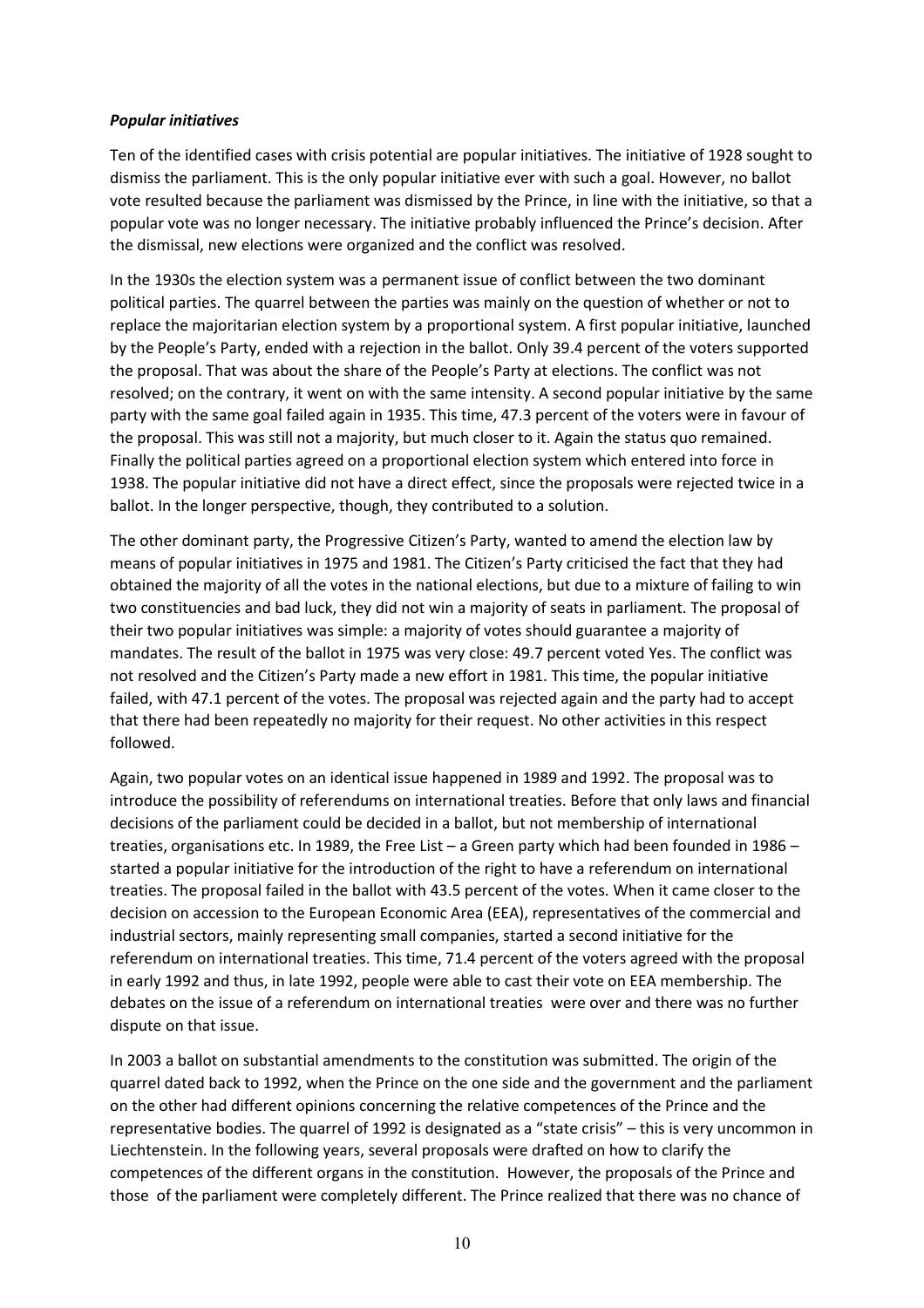convincing the parliament of his proposals. He therefore started a popular initiative in 2003 which ended in a ballot. At the same ballot, an alternative popular initiative with the objective of reducing the power of the Prince was put forward. The princely initiative was supported by 64.3 percent of the voters, whereas the other initiative failed drastically. Thus, the direct democratic procedure allowed the Prince to escape from the negotiations and discussions with the parliament and to impose his own ideas directly with the help of the people. Unlike most ballot votes, the discussions and the dissent on the amendments to the constitution went on. In 2012, a popular initiative was again launched in order to reduce the power of the Prince: the proposal being that the veto right of the Prince after a popular vote should be eliminated. The proposal was clearly rejected, with only 23.6 percent of the voters being in favour of it. The dissent on the topic is still there, but – contrary to the desire of the initiative committee – it was now obvious that most people do not want to support an initiative which leads to excessive struggle with the Prince and the princely family. Similar proposals will probably not be drafted in the future, or only in a long-term perspective.

A popular initiative of 2014 to amend the law on the pension for public officials was almost successful. 49.7 percent voted Yes. A financial deficit of the state pension fund had to be covered. It amounted to 300 Mio. Swiss Francs – about one third of the annual budget of the state. When the parliament decided on an amendment bill, no referendum was triggered. But a citizen launched an initiative afterwards, with the goal of reducing the benefits from the pension fund, and of placing a higher burden on the employees – higher than in the parliament's proposal. After the popular initiative failed in the ballot the parliamentary draft could enter into force. The conflict ended.

## **Crisis-solving potential of the direct democratic instruments**

The identification of popular votes with a rather important conflict as a background and the categorization of the direct democratic mechanisms in question as mainly crisis-solving or crisisaggravating shows the following results.

Firstly, 18 percent of all popular votes can be characterized as representing a rather strong conflict. In all other popular votes, public debates also take place, sometimes even very passionate ones. But the issues are not so relevant or the particular political struggle does not affect the foundations of society.

Secondly, popular votes with crisis potential are most often triggered as popular initiatives. 27.8 percent of all popular initiatives can be categorized as initiatives with a high crisis potential. This is only the case with 19 percent of the administrative referendums, and 3.7 percent of the facultative referendums. This indicates that popular initiatives indeed are often triggered when an issue is very controversial and of high importance. This underlines former findings that popular initiatives have a function as a safety valve in the political system of Liechtenstein (Marxer and Pállinger 2007, 2009; Marxer 2012). The facultative referendum on the other hand is used as an emergency brake by interest groups and committees which are not satisfied with decisions taken by the parliament. Usually such decisions do not contain a high crisis potential. If the parties and the members of the parliament have the feeling that there is strong opposition to a draft, they can trigger an administrative referendum. In practice, eight out of 42 administrative referendums so far are categorized as issues with crisis potential.

Thirdly, popular votes in Liechtenstein rather have the effect of solving conflicts than of prolonging them or even creating new or more severe crises. Only two administrative referendums fit into the category of conflict or crisis increasing votes – both were held on women's suffrage and both ended with rejection. Direct democracy in Liechtenstein has in almost all cases not exacerbated a conflict and not created a crisis. On the contrary, it has contributed to resolving them.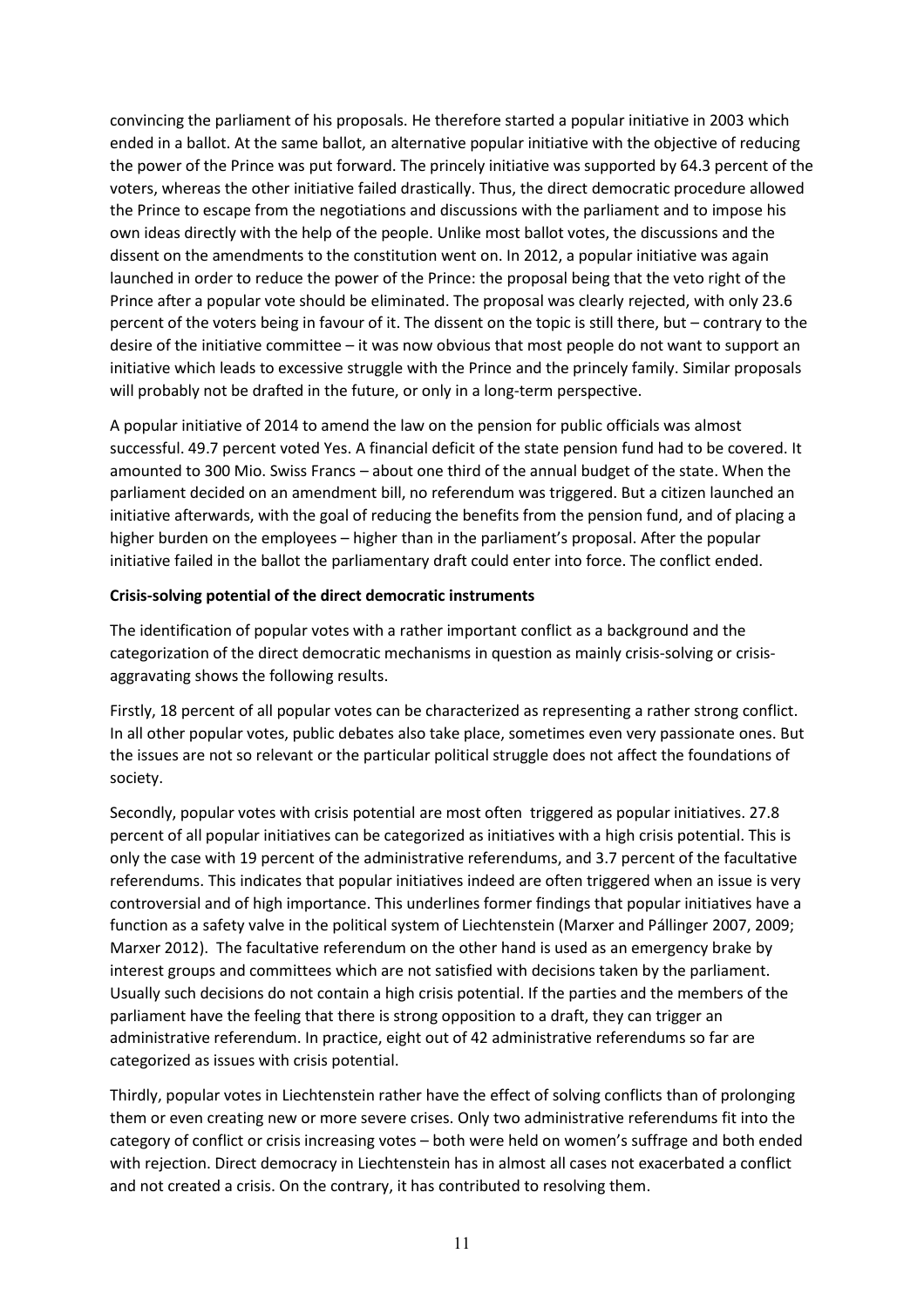*Table: Effects of direct democratic instrument in practice in regard to solving or heightening crisis, 1919-2015*

|                            | Facultative<br>Referendum | Administrative<br>Referendum | Popular<br>Initiative | <b>TOTAL</b> |
|----------------------------|---------------------------|------------------------------|-----------------------|--------------|
| Rather conflict-solving    |                           | 4                            | 5                     | 10           |
| Neutral                    |                           | 2                            | 5                     |              |
| Rather conflict-increasing |                           | 2                            |                       |              |
| <b>TOTAL</b>               |                           | 8                            | 10                    | 19           |
| Popular votes 1919-2015    | 27                        | 42                           | 36                    | 105          |
| % with crisis potential    | 3.7%                      | 19.0%                        | 27.8%                 | 18.1%        |

In analysing the relevant popular votes and the direct democratic mechanisms, some aspects have not yet been highlighted in this article, however. There are some circumstances and conditions which may influence to what extent direct democracy can or cannot act as a crisis increasing tool. On the one hand, popular initiatives are examined thoroughly before one can start to collect signatures. Initiative proposals must be in line with the constitution and valid international treaties. On the other hand, the political culture of Liechtenstein tends towards consensus and compromise – "Mitte, Mischung, Mässigung", as Waschkuhn (1994) called it. That is why the risk that popular initiatives with crisis potential will be launched is very low. In contrast to Switzerland, where popular initiatives are often triggered for strategic reasons or in order to sharpen the profile of a political party, this is hardly ever the case in Liechtenstein. In the setting of that very small state, no popular initiative is necessary if the main target is merely agenda-setting and the aim to have a public debate on an issue. If somebody starts to collect signatures in Liechtenstein, it is really with the perspective to win in a ballot – not just to have publicity.

Finally, one has to emphasize the indirect effect of direct democracy. When the government is drafting new proposals, all relevant groups are involved. In the end, the government proposal is already extremely well balanced before it is forwarded to the parliament. Compromise dominates the whole procedure. In addition, the two main parties have built coalition governments from 1938 to the present with only two mandate periods when a single-party-government was in place. All these concordance tendencies are framed and supported by the existence of direct democratic rights. There is always the possibility that, in the end, there will be a ballot, and this fact has an influence on the whole political system and on the behaviour of all stakeholders.

#### **References**

Altman, David (2015): Measuring the Potential of Direct Democracy Around the World (1900-2014). Gothenburg (Working Paper. University of Gothenburg. Dept of Political Science. the Varieties of Democracy Institute, 17).

Bauer, Paul C.; Fatke, Matthias (2014): Direct Democracy and Political Trust: Enhancing Trust, Initiating Distrust - or Both? In: Swiss Political Science Review 20 (1), pp. 49-69.

Bühlmann, Marc (2007): Direkte Demokratie und politische Unterstützung. In: Markus Freitag; Uwe Wagschal (eds.): Direkte Demokratie. Bestandesaufnahmen und Wirkungen im internationalen Vergleich. Berlin: Lit Verlag, pp. 217-250.